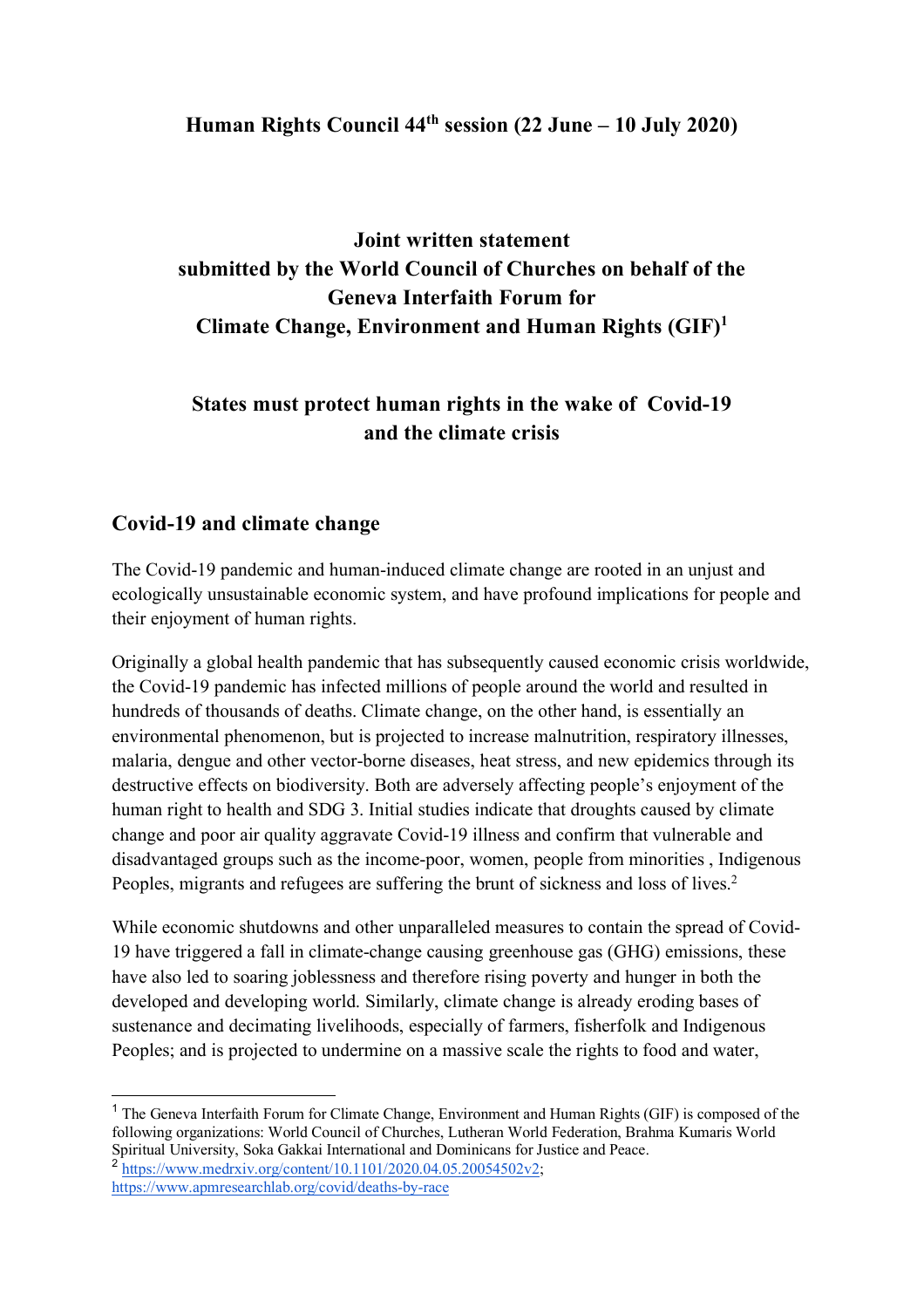among other economic, social and cultural rights (ESCR). Again, those with scant socioeconomic means and living in the margins are hardest hit.

Both crises place heavy burdens on women who are disproportionately represented in the healthcare sector and the care economy as well as account for the majority of the poor.<sup>3</sup> Women have less access to basic human rights like the ability to move freely, acquire land and secure employment, and face systematic discrimination and sexual and genderbased violence that escalate during periods of instability, such as a pandemic or a climaterelated disaster.

In some countries, lockdowns in response to the Covid-19 pandemic have been brutally imposed by military and police with adverse impacts on people's political and civil rights. Likewise, climate activists and other environmental defenders - in many of the same countries that have developed militarized responses to Covid-19 as well as in other countries - face intensified vilification, harassment and even threats to life.

### **Key learnings**

As faith groups comprising the Geneva Interfaith Forum on Climate Change and Human Rights, we join all peoples in expressing profound care and concern over the horrendous suffering of human beings, especially the poor and the marginalized, all living creatures and Mother Earth, as result of the convergence of the Covid-19 and climate crises.

More than anything, the crises have clearly exposed our interconnectedness as one humanity and how we are part of a larger community of life. Moreover, the crises reveal the indivisibility and interdependence of all human rights – none can be fully enjoyed without the other – as well as highlighting the need to invest deeply in systems of care and resilience to protect these rights.

We see in this moment of intertwined emergencies a window of hope and rare opportunity to open a deep discussion on values in our societies as well as to radically reshape economic policies and systems so as to promote human rights and nurture the health and wellbeing of people and planet. This entails coordinated, coherent and transformative interventions by States in partnership with all sectors of society.

 <sup>3</sup> https://www.unwomen.org/-/media/headquarters/attachments/sections/library/publications/2020/policy-briefthe-impact-of-covid-19-on-women-en.pdf?la=en&vs=1406